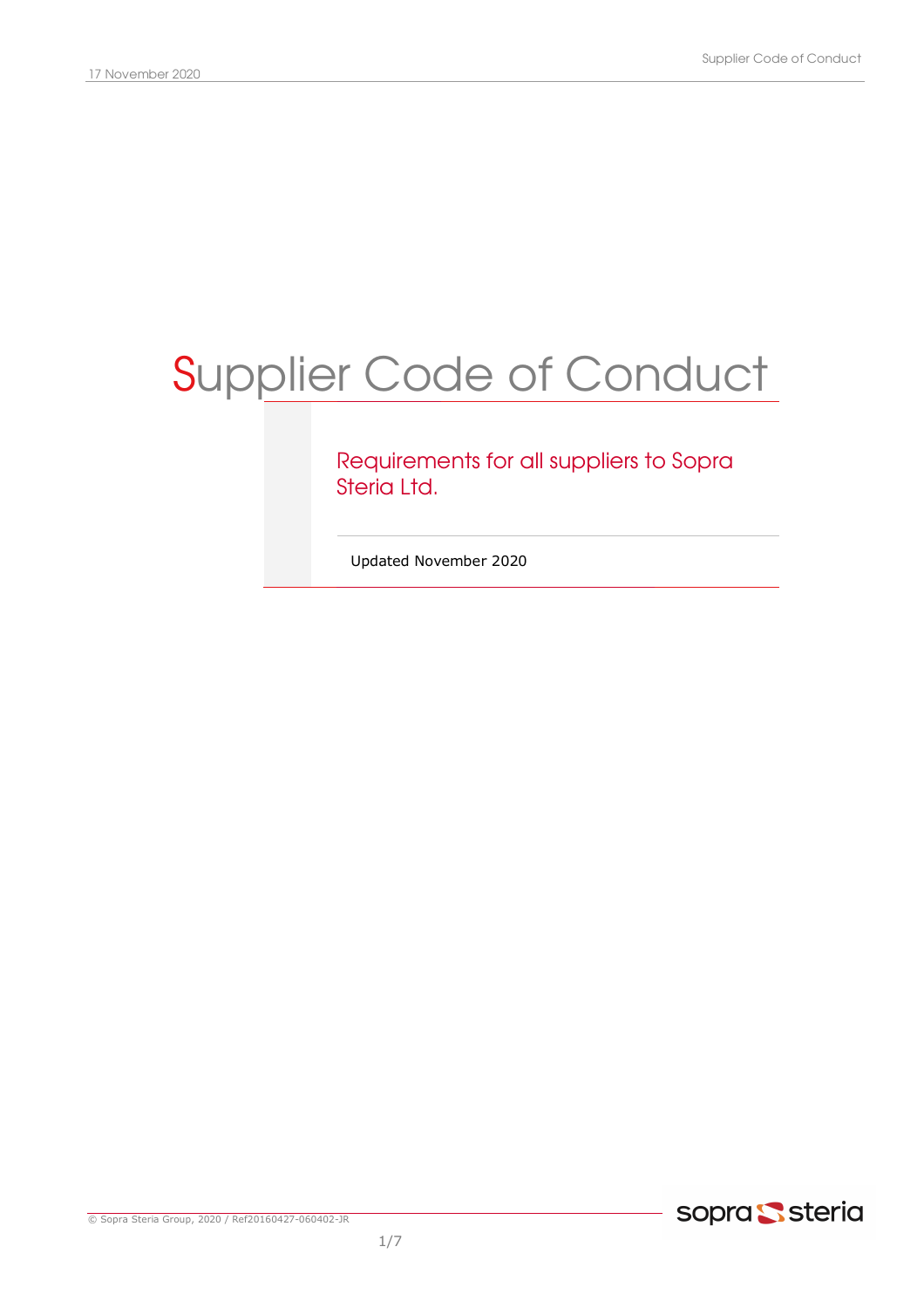# 1. Introduction

Sopra Steria, a European leader in digital transformation, provides one of the most comprehensive portfolios of end-to-end service offerings on the market: consulting, systems integration, software development, infrastructure management and business process services.

We are trusted by leading private and public-sector organisations to deliver successful transformation programmes that address their most complex and critical business challenges. Combining high quality and performance services, added value and innovation, we enable our clients to make the best use of digital technology

### 1.1. Why is Supply Chain Sustainability so important to Sopra Steria?

We believe that long-term value comes from seeing success as a part of a bigger picture, encompassing people, the economy and the environment. We understand that by incorporating good principles and recognised standards of economic, social and environmental sustainability into all aspects of our business, we will create more value for our customers, be a part of more sustainable economies and communities, have more engaged employees, forge better relationships with other stakeholders, including partners and suppliers, and differentiate our business. Our procurement and supply chain management practices play an integral part in helping us achieve our sustainable business goals. We recognise that the sustainability risks and opportunities in our supply chain are significant, and so we assess its sustainability and commit ourselves to working in partnership with our suppliers to improve their sustainability.

#### 1.2. What do we expect of our suppliers?

Based on this commitment to sustainability, Sopra Steria has developed this Code of Conduct for suppliers ("The Code"). It is applicable to all organisations with which Sopra Steria Limited has commercial dealings.

Our minimum expectations of all suppliers are outlined here, and in our standard supplier terms and conditions (available on our website. However, recognising the importance of continual improvement to successful business, and that many of our key stakeholders expect us to strive for excellence in sustainability, we have also defined standards that we expect our suppliers to be working towards, if they have not already achieved them. This Code sets out both the minimum expectations and the higher standards that we desire.

Sopra Steria will review this Code periodically and make revisions when needed; we will expect suppliers to adopt them. The most up-to-date code can be found on our Working with Suppliers pages of our website.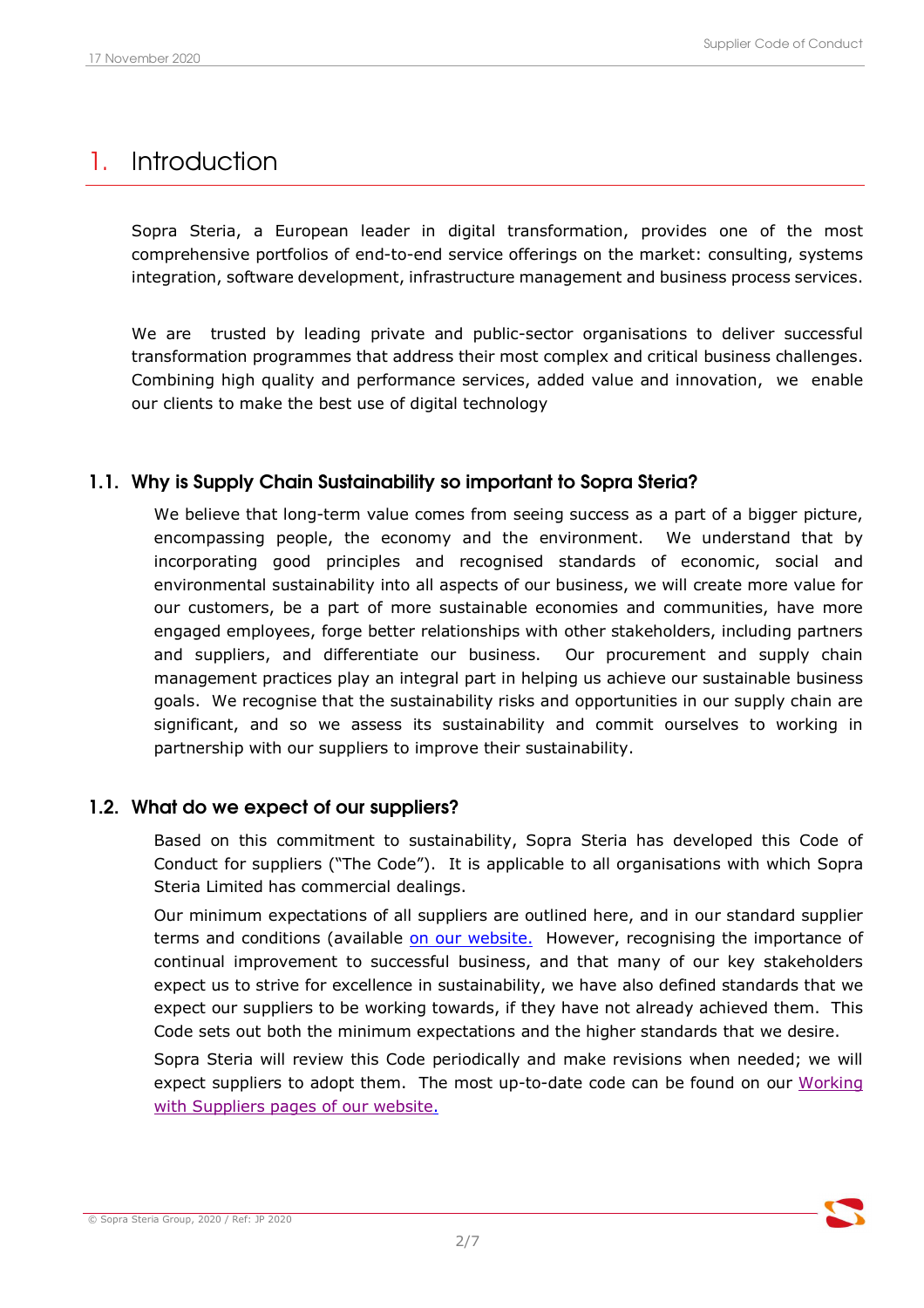## 2. Monitoring

Suppliers that Sopra Steria determines meet a certain level of sustainability risk or opportunity will be required to participate in Sopra Steria's Supplier Sustainability Engagement programme, which will as a minimum involve, unless otherwise agreed by Sopra Steria in writing, the supplier:

- Completing Sopra Steria's supplier sustainability self-assessment: suppliers will be required to complete a sustainability self-assessment, answering questions and providing documentary evidence about its approach to managing economic, social and environmental sustainability. The self-assessment process takes place via an online portal, at Sopra Steria's discretion. The supplier will get a score and report including recommendations from sustainability experts after the assessment is completed.
- Participating in a sustainability review meeting to review the results of the selfassessment.
- Providing other information related to this Code of Conduct, Sopra Steria's standard terms and conditions, and sustainability-related requests from our customers, as reasonably requested.
- Committing to an action plan that improves the supplier's sustainability over an agreed period of time.

Sopra Steria also reserves the right to review our suppliers' policies, procedures or any other document relevant to this Code of Conduct. In some cases, we may require an offsite or on-site audit to ensure a supplier's adherence to this Code.

Suppliers with whom Sopra Steria has regular and recurring dealings should have management processes in place to ensure compliance with this Code. Furthermore, we expect suppliers to make reasonable efforts to monitor the compliance of their supply chain with the aims of this Code. Suppliers must ensure that their systems and procedures are sufficient to mitigate any potential threat to Sopra Steria's brand and reputation.

## 3. Compliance

To comply fully, a supplier must meet all the minimum provisions of the Code. The term "must" indicates a minimum provision, which is a requirement. The term "should" indicates requirements that are considered best practice. Suppliers should be working towards compliance with requirements marked "should".

At all times, our goal is to work with our supply partners on sustainability. When we find that a supplier does not comply with the Code (i.e. does not meet the minimum requirements indicated by the term "must" in Section 4), Sopra Steria will expect that supplier to work with us on an improvement plan that addresses the areas of non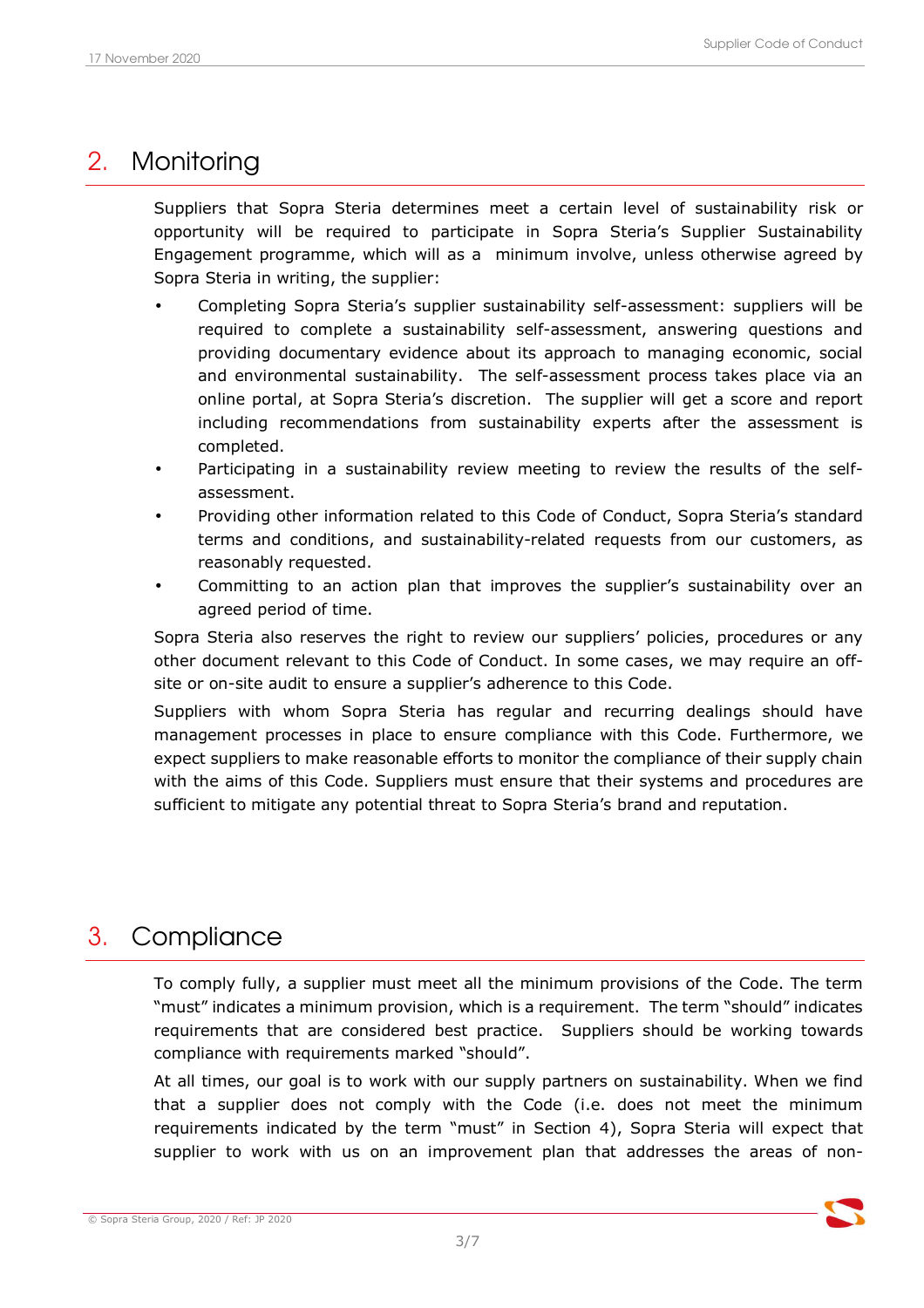compliance . However, if the shortcomings are serious enough or cannot be resolved within 12 months, Sopra Steria may review the terms of the contract, reduce our orders or, as a last resort, cancel the contract.

We will use supplier conformance with this Code of Conduct, achievement levels in the supplier sustainability self-assessment, and evidence of the supplier's participation in sustainability meetings with Sopra Steria to make decisions between suppliers in commercial competition, especially where we are working with customers who have strong sustainability programmes.

## 4. Requirements

#### 4.1. Economic sustainability

Economic sustainability focuses on generating profits, bringing economic benefit to the workers, investors and communities in which a company operates, and operating ethically. Sopra Steria believes that commercial transactions should benefit all parties economically and that relationships should be based on the principle of fair and honest dealings.

1) Suppliers **must** comply with all applicable laws, statutes, regulations and codes relating to anti-bribery, anti-facilitation of tax evasion and anti-corruption.

2) Suppliers must embed basic ethical business principles in a Code of Ethics or a similar policy, including such items as adherence to local laws and a stand against money laundering, bribery and corruption and maintain transparency and accuracy in corporate record keeping.

3) Suppliers **must** pay their workers, whether employees or contractors, at least the national minimum wage in all geographies of operation, and in the UK the Living Wage as applicable, without any unauthorised deductions. If no national minimum wage is in place in a supplier's area of operation, the supplier must pay the local industry standard wage.

4) Suppliers **should** have practices in place to develop the skills of their workforces, for example by offering appropriate training and professional development opportunities.

5) Suppliers **should** have reasonable payment policies with their own suppliers and subcontractors, ideally 30-day payment terms and working towards Prompt Payment Code certification.

6) Suppliers should understand their impacts on the communities in which they operate and undertake initiatives to contribute positively to those communities.

7) Suppliers **should** take steps to understand the diversity of their supply chains and seek opportunities to make competition for their business more inclusive.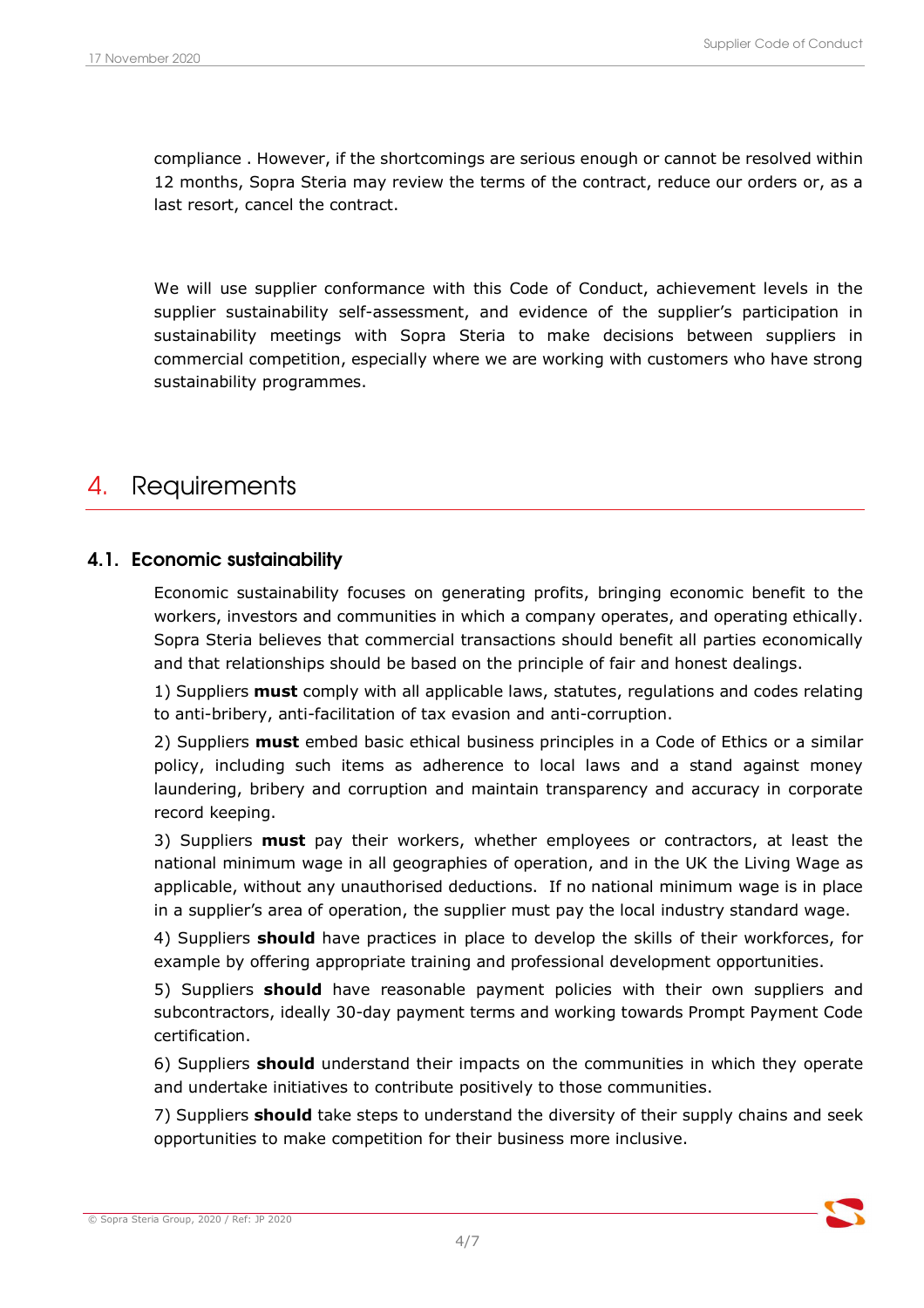8) Suppliers should consider the principles of Whole Life Costing and Lifecycle Analysis in design, manufacture and recycling/disposal of their products and services.

#### 4.2. Social sustainability

Sopra Steria expects its suppliers to respect the human and labour rights, and to protect the health, safety and wellbeing, of their workers (whether employees or contractors). We also expect suppliers to promote an equal and inclusive working environment, and one that seeks to reflect the diversity of the communities in which they operate.

- 1) Suppliers **must** ensure that neither they nor their suppliers use forced or debt bonded labour in their operations, and they must give workers, whether local or migrant, the right and the ability to leave employment when they choose.
- 2) Suppliers **must** have a policy, processes and procedures in place to prevent slavery and human trafficking in their operations and their supply chains.

3) Suppliers **must** ensure that neither they nor their suppliers use child labour and that their employment of young workers adheres to International Labour Organisation standards and local regulations.

4) Suppliers **must** ensure that working hours are in accordance with local regulation and industry practice and that voluntary overtime is at manageable levels.

5) Suppliers must treat all their employees fairly, and actively seek to prevent all forms of harassment and illegal discrimination, including direct discrimination, indirect discrimination, and instruction to discrimination, in their employment practices.

6) Suppliers must have policies, processes and monitoring mechanisms in place to address equality, diversity and inclusion – paying particular attention to the protected characteristics as defined by The Equality Act 2010.

7) Suppliers **must** not hinder the right of workers to organise legally and to join associations such as labour unions unless prohibited by law.

8) Suppliers must provide a safe work environment, abiding by local laws and regulations, and respecting the health and well-being of its workforce.

9) Suppliers **must** provide clear and uniformly applied disciplinary practices and grievance procedures that include provisions prohibiting mental, physical or verbal abuse.

10) Suppliers **should** measure and monitor the diversity of their workforce and seek to redress disparities, underrepresentation and inequalities, such as in recruitment, pay, promotion and other aspects of the employment lifecycle.

11) Suppliers **should** give employees a voice in the company, consulting with them on matters that affect them.

12) Suppliers **should** seek to increase the proportion of their expenditure with organisations that improve economic, social or environmental sustainability, for example through procurements from social enterprises or with fair trade purchases. They should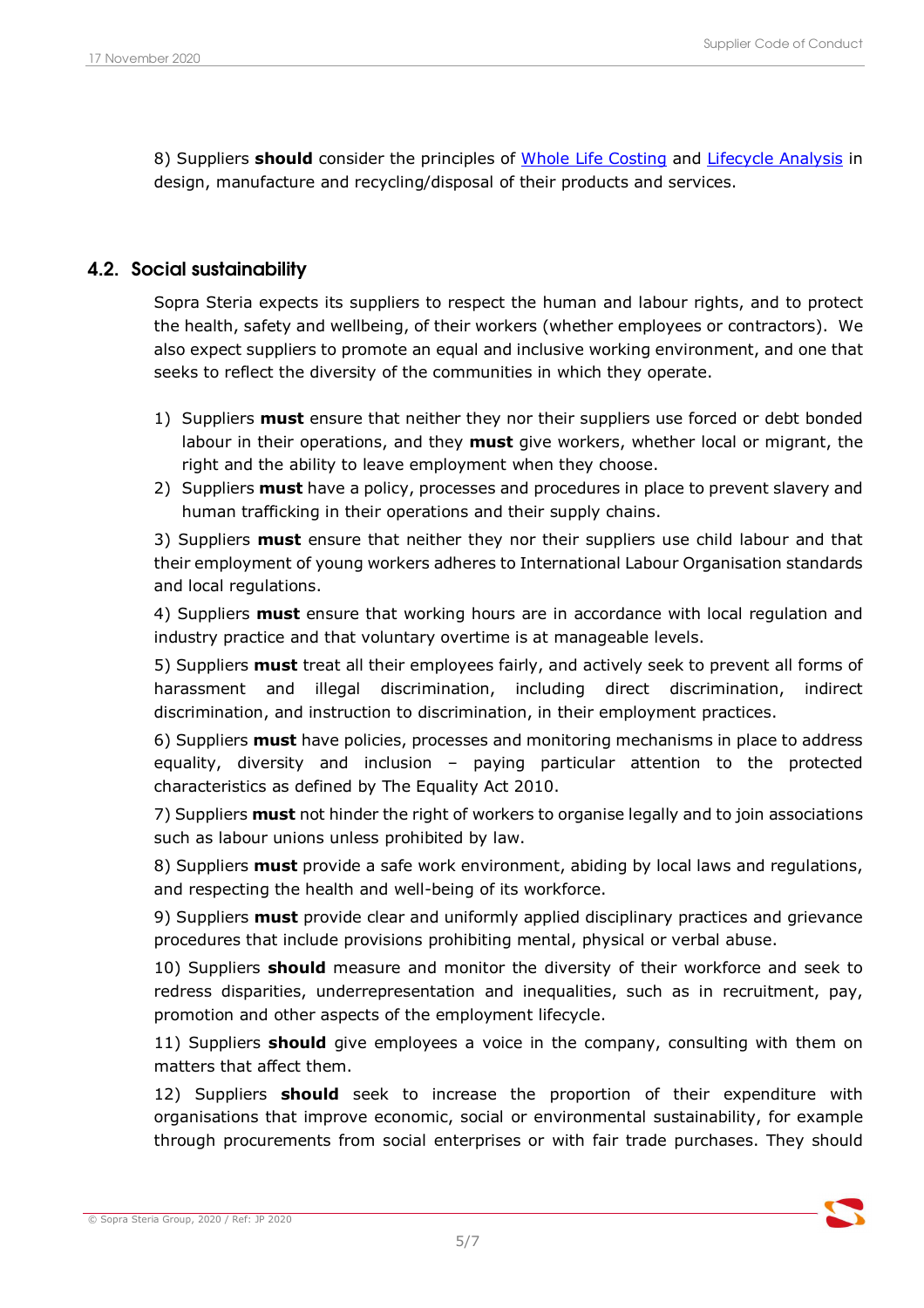improve the sustainability of their supply chain by encouraging their suppliers to improve or selecting more sustainable suppliers or both.

#### 4.3. Environmental sustainability

The planet's resources are finite, and climate change, access to water and air pollution are issues that affect economies, communities and businesses. Sopra Steria therefore expects its suppliers to support sound environmental management principles:

1) Suppliers must have a written environmental policy appropriate to the size and nature of their operations that addresses raw material usage, greenhouse gas emissions, water, waste, energy and wood & paper management.

2) Suppliers **must** have an effective internal environmental management programme or system with staff adequately trained and responsible for managing the organisations environmental performance and able to communicate key environmental indicators.

3) Suppliers **must** abide by all legislation and regulations related to the protection of the environmental and the handling of dangerous and hazardous materials.

4) Suppliers **must** minimise their use of dangerous and/or hazardous materials, and make Material Safety Data Sheets available for all hazardous materials that they must use.

5) Supplier **must** demonstrate continual improvement in environmental sustainability, particularly by taking measures to reduce their energy and water consumption, greenhouse gas emissions, and waste generation.

Suppliers must provide equipment which meets the minimum mandatory requirements within the Government Buying Standard if applicable to the scope of supply.

6) Suppliers should have formal Environmental Management Systems certified to recognised standards such as ISO14001:2015.

7) Suppliers should work actively to improve the environment in the communities in which they operate and pursue initiatives to bring about such improvement.

## 5. Statement for SMEs

Small and medium-sized enterprises (SMEs) have a large collective impact on the environment, society and the economy. Sopra Steria understands that some aspects of sustainability can be daunting for smaller businesses. However, we have found that most of our SME partners understand the need for organisations of all sizes to contribute positively to sustainability, and that most of them are already working towards improving their own sustainability. We strongly encourage a proactive approach to sustainability by all of our partners. Therefore we require our SME partners to comply with at least the minimum